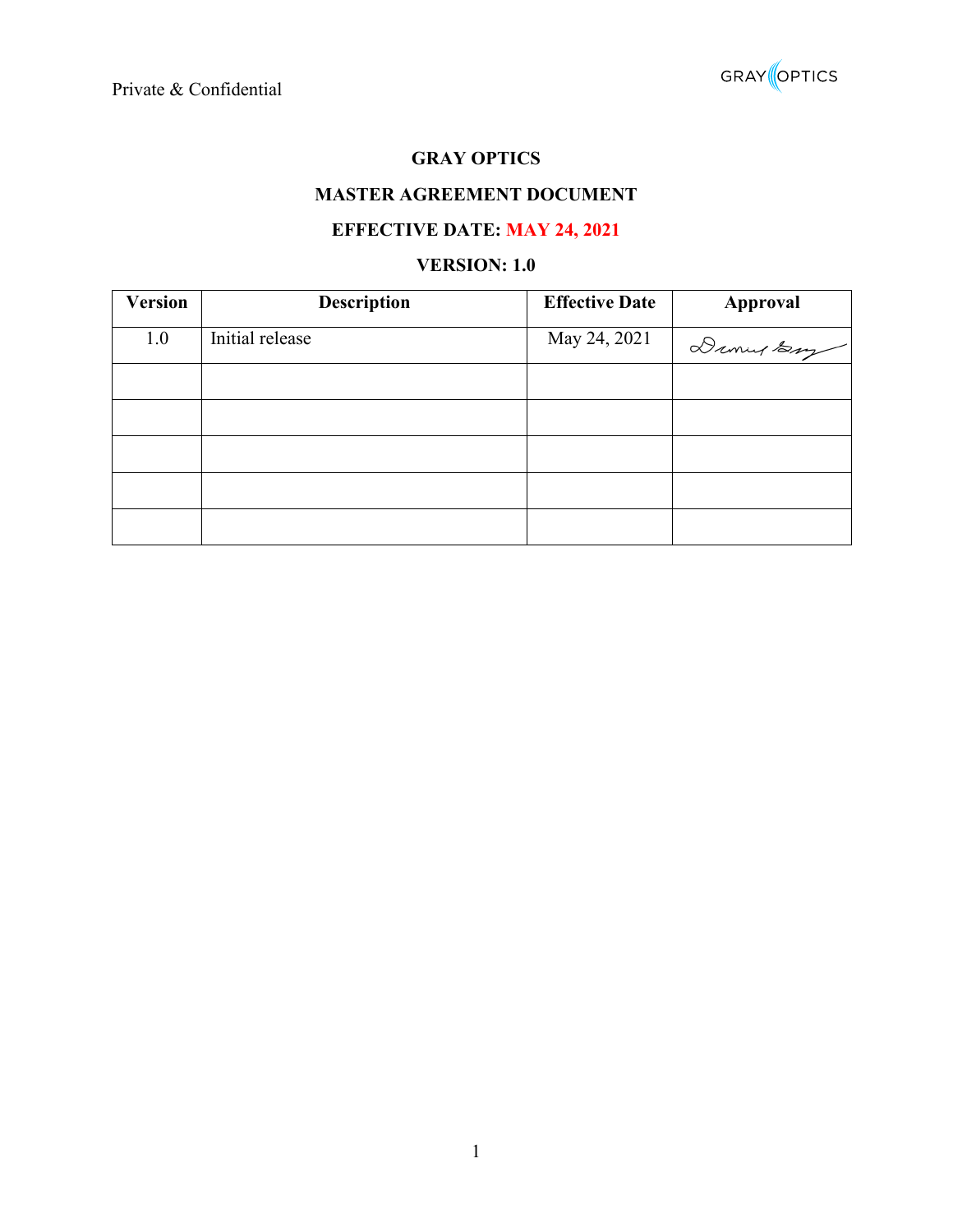## **MASTER AGREEMENT**

This MASTER AGREEMENT (the "Agreement"), by and between Sawyer Enterprises, LLC d/b/a Gray Optics, a Maine limited liability corporation ("Gray Optics") and a party to whom it provides Products ("Customer"), sets forth the master covenants, terms, and conditions that apply to and under which the Gray Optics will provide one or a combination of the following (collectively, the "Products") to the Customer:

- a. the performance of certain design, engineering, product development, prototyping, testing, or other related offerings; and/or
- b. the sale of tangible(s), such as components, parts, assemblies, or hardware, that have not undergone a product development process.

This Agreement does not apply to product manufacturing that is to occur after a product development process. The parties may mutually agree to enter into a separate Agreement to be negotiated regarding any product manufacturing, if so desired.

NOW, THEREFORE, in consideration of the master covenants, terms, and conditions set out herein, and for other good and valuable consideration, the receipt and sufficiency of which is hereby acknowledged by the parties hereto, the parties agree as follows:

1. Offerings. As a consultant, Gray Optics agrees to perform design, engineering, product development, testing, or other related offerings (the "Offerings") to and for the Customer as may be reasonably requested from time to time by the Customer, including, but not limited to, the offerings specified in a Statement of Work (SOW) or Confirmed Purchase Order. Acceptance and performance criteria to be included in a SOW or Confirmed Purchase Order will be mutually agreed upon by the parties, prior to Gray Optics' acceptance of a SOW or a Purchase Order issued in response to a Quote. Gray Optics agrees to perform the Offerings on an asneeded, non-exclusive basis at Gray Optics' facilities. The Offerings shall commence according to the timeline(s) specified in the applicable SOW or Confirmed Purchase Order and shall continue in force until terminated in accordance with the provisions of this Agreement or as mutually agreed by the parties and as specified in the applicable SOW or Confirmed Purchase Order. Gray Optics agrees to devote such time to the performance of the Offerings as may be required to perform the Offerings in a professional and workmanlike manner, free of material errors or defects, and according to the timelines set forth the applicable SOW or Confirmed Purchase Order, or as otherwise reasonably requested by the Customer and agreed to by Gray Optics.

2. Purchase Orders Regarding the Sale of Tangible(s). Gray Optics will not be deemed to have accepted, and will have no obligation with respect to, any purchase order submitted to Gray Optics by the Customer (each, a "Purchase Order") in response to a Quote unless and until Gray Optics has issued to the Customer a written confirmation in respect of the Purchase Order (each, a "Sales Order Acknowledgement"). Acceptance and performance criteria will be mutually agreed upon by the parties, prior to Gray Optics' acceptance of a Purchase Order. Gray Optics has no obligation to issue a Sales Order Acknowledgement in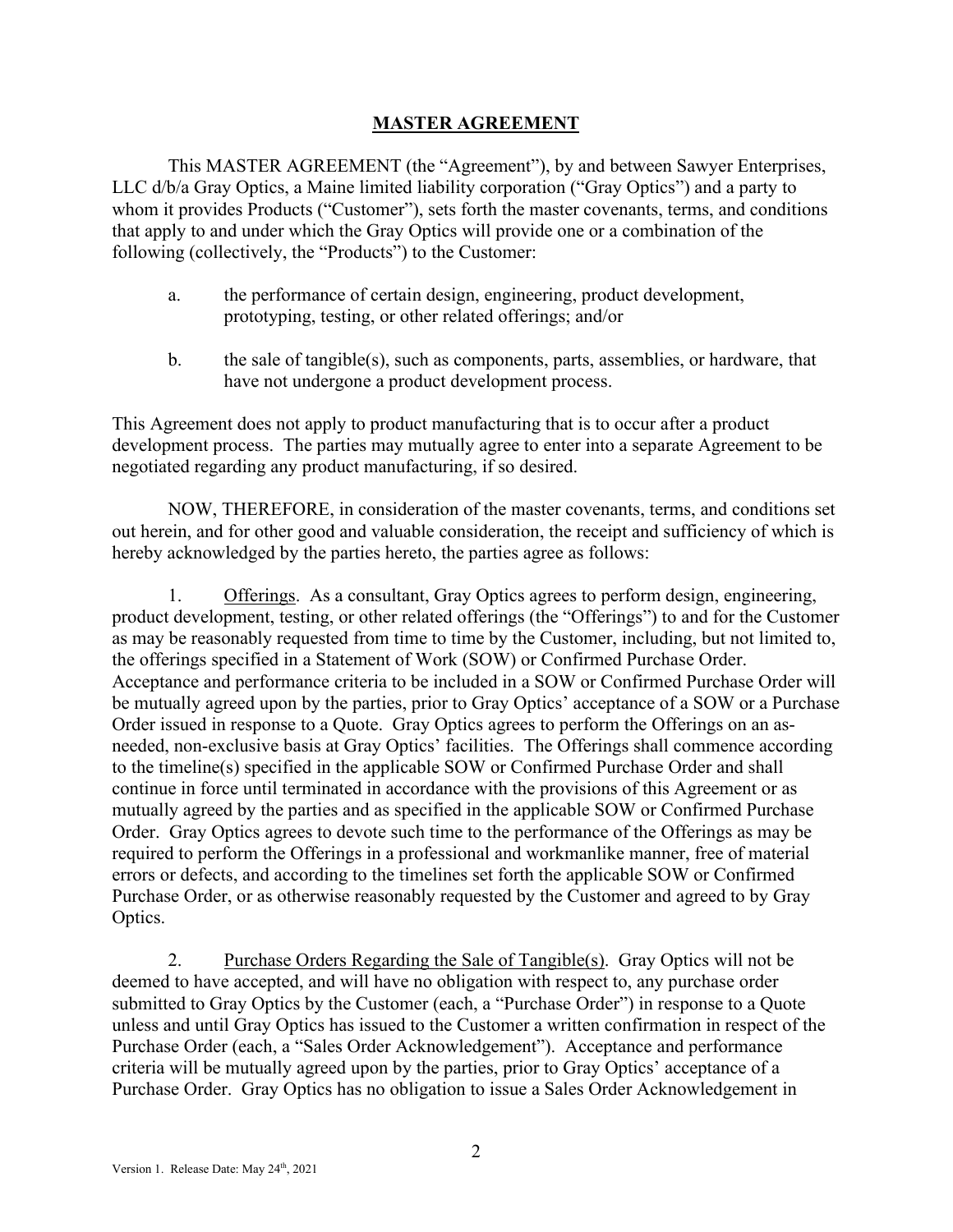respect of any Purchase Order. Each Purchase Order for which a Sales Order Acknowledgement has been issued by Gray Optics (each, a "Confirmed Purchase Order") will be binding on the parties and may not be amended without the parties' written consent. Any terms contained in a Quote or Confirmed Purchase Order that are contrary to the covenants, terms, and conditions of this Agreement, including any terms proposed by the Customer, will be void unless Gray Optics expressly acknowledges and accepts those contrary covenants, terms, and conditions. Each such Confirmed Purchase Order, and any other corresponding document, shall contain Gray Optics' quote number. Collectively, this Agreement, each Confirmed Purchase Order, each Sales Order Acknowledgement, and all Customer credit terms established by Gray Optics and communicated to the Customer prior to or as a condition of Gray Optics' confirmation of a Purchase Order (the "Credit Terms"), shall constitute the universe of contractual documents applicable to a sale of tangible(s) to the Customer.

3. Cooperation. Gray Optics shall use its best reasonable efforts in the performance of its obligations under this Agreement. The Customer shall provide such access to its information, property, and personnel as may be reasonably required in order to permit Gray Optics to perform its obligations hereunder.

4. Extra Unused Inventory. The Customer understands and agrees that if there are extra unused parts, pieces, components, materials, or other items that remain as spares after Gray Optics' completion of the Offerings and/or delivery of the tangible(s)to the Customer, and if the Customer does not request that these parts, pieces, components, materials, or other items be returned to it or used to create additional Products for that Customer within six (6) months of Gray Optics' completion of the Offerings, supply of the tangible(s), or last invoice, whichever occurs first, any such parts, pieces, components, materials or other items become the sole and exclusive property of Gray Optics without any refund to be paid to the Customer.

5. Incoterms. Whenever the terms EXW, FCA, CPT, CIP, DAT, DAP, DDP, FAS, FOB, CFR or CIF are used in the Agreement, those terms will be deemed to have the meanings specified in the 2010 edition of Incoterms, as published by the International Chamber of Commerce ("Incoterms"), subject to any modifications contained elsewhere in the Agreement. Any conflicts between Incoterms and the Agreement will be resolved in favor of the Agreement.

6. Delivery of Tangible(s). Unless otherwise specified in a Confirmed Purchase Order, any tangible(s) sold to the Customer pursuant to this Agreement will be deemed delivered to the Customer EXW (Incoterms 2010) at Gray Optics' facility located at 983 Riverside St., Portland, ME 04103 (the "Delivery Facility"), and the tangible(s) will be deemed placed at the Customer's disposal at the point Gray Optics makes the tangible(s) available for loading by the Customer or the Customer's common carrier at the Delivery Facility, regardless of who physically loads the tangible(s) at the Delivery Facility. Gray Optics reserves the right to make partial deliveries. Title and risk of loss to the tangible(s) will be deemed to pass from Gray Optics to the Customer upon placement of the tangible(s) at the Customer's disposal under this Section, at which point the Customer's or the Customer's common carrier's insurance(s) shall apply for any loss or damage to the tangible(s). All tangible(s) will be packed in standard shipping packages. Gray Optics will provide the Customer with an invoice and bill of lading for each delivery of the tangible(s). Unless otherwise specified in a Confirmed Purchase Order, the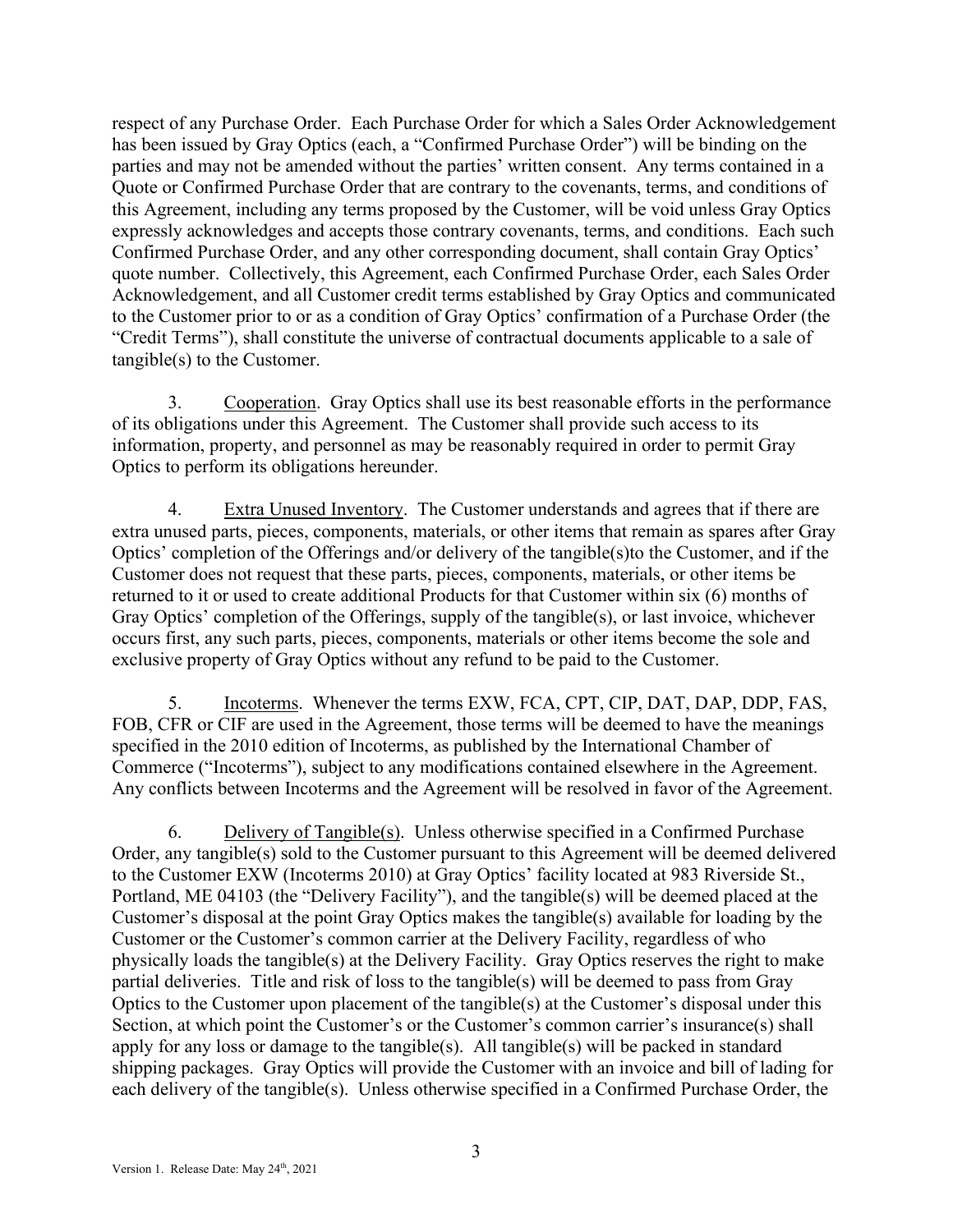Customer will be the exporter of record under U.S. export control laws for all tangible(s) exported from the United States after delivery by Gray Optics under the Agreement, and the Customer will be solely responsible for complying with all U.S. export requirements.

### 7. Payment.

## 7.1 Price and Payment to Gray Optics for Offerings.

a. The Customer shall pay to Gray Optics fees as stated in the SOW or Confirmed Purchase Order plus the cost(s) of any material(s) required, payable based on hours worked or completed milestones and actual cost(s) incurred and in U.S. dollars, for its Offerings. Gray Optics shall invoice the Customer as any such fee(s) are incurred. Invoices shall contain such detail as the Customer may reasonably require. All undisputed payments shall be made by the Customer within thirty (30) days after receipt thereof. Invoiced balances that the Customer has not paid by the due date will bear compound interest at the lesser of 1.5 percent per month and the maximum interest rate permitted under applicable law. If the Customer disputes any invoice, it shall do so in writing within ten (10) days or receipt of that invoice. The parties shall endeavor to negotiate the resolution of any such dispute as promptly as possible. The Customer shall reimburse Gray Optics for all Gray Optics' costs incurred in collecting amounts owed to Gray Optics under the Agreement for unpaid fees and cost(s) of materials, including, but not limited to, reasonable attorneys' fees and costs.

b. Reimbursement of Gray Optics' Expenses. The Customer shall reimburse Gray Optics for all reasonable and necessary documented out-of-pocket expenses incurred or paid by Gray Optics in the performance of Gray Optics' Offerings under this Agreement with the prior written approval of the Customer. Gray Optics shall submit to the Customer itemized statements in a form satisfactory to the Customer, of such expenses incurred. The Customer shall pay to Gray Optics all undisputed amounts shown on each such statement within thirty (30) days after receipt thereof. Statements that the Customer has not paid by the due date will bear compound interest at the lesser of 1.5 percent per month and the maximum interest rate permitted under applicable law. If the Customer disputes any invoice, it shall do so in writing within ten (10) days or receipt of that invoice. The parties shall endeavor to negotiate the resolution of any such dispute as promptly as possible. The Customer shall reimburse Gray Optics for all Gray Optics' costs incurred in collecting amounts owed to Gray Optics under the Agreement for unpaid reimbursement of expenses, including, but not limited to, reasonable attorneys' fees and costs.

### 7.2 Price and Payment to Gray Optics for Sale of Tangible(s).

Unless otherwise specified in a Confirmed Purchase Order, tangible(s) will be priced according to Gray Optics' standard pricing for any such tangible in effect at the time of Gray Optics' issuance of the relevant Confirmed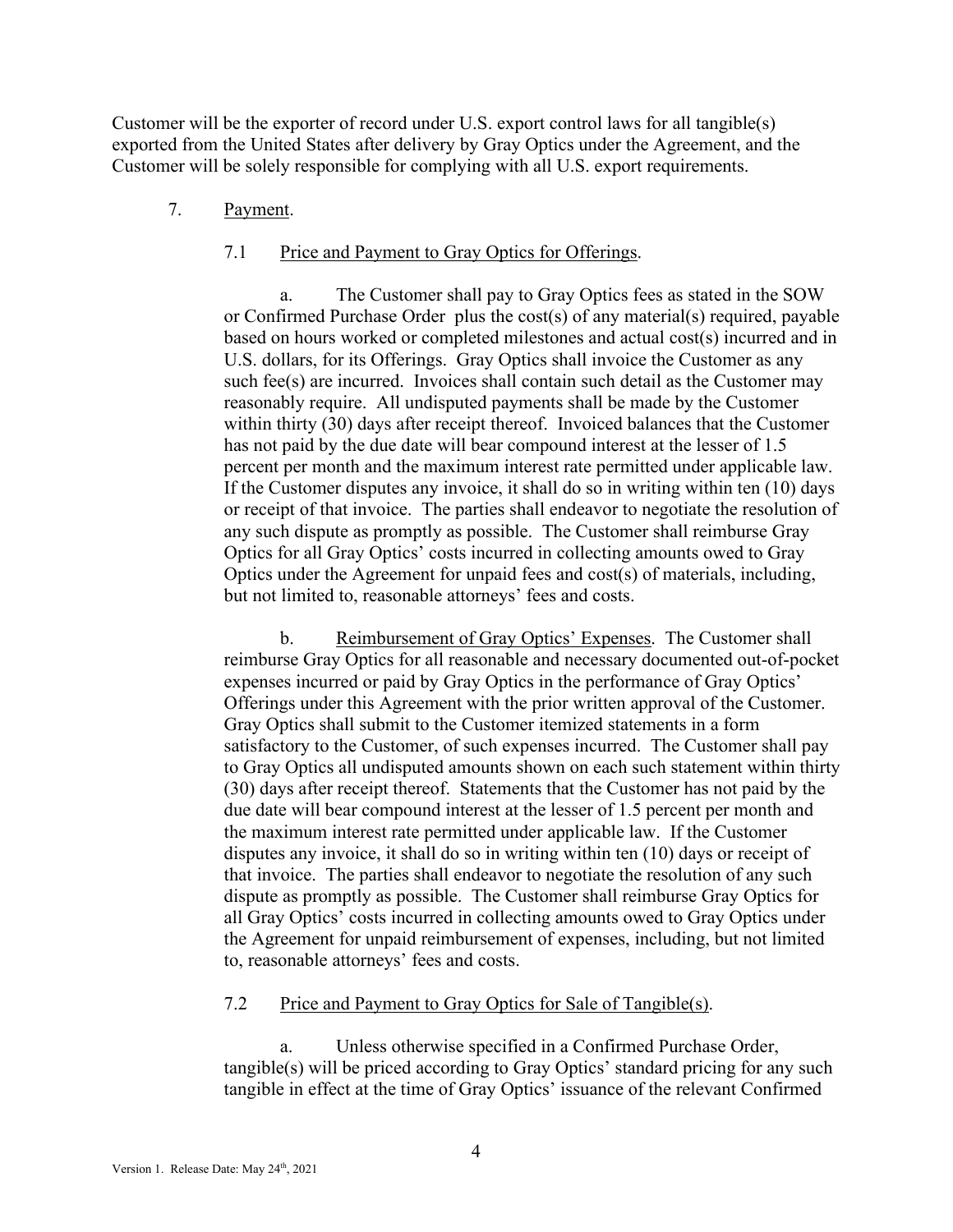Purchase Order, inclusive of any applicable taxes, duties, fees, customs charges, freight, delivery charges, and insurance charges required to be borne by Gray Optics in connection with the delivery of those tangible(s) to the Customer under the Agreement.

b. The Customer shall make payment in full in U.S. dollars on each invoice of Gray Optics in accordance with the Customer's Credit Terms, or in the absence of Credit Terms, no later than the payment date specified in the invoice. Invoiced balances that the Customer has not paid by the due date will bear compound interest at the lesser of 1.5 percent per month and the maximum interest rate permitted under applicable law. The Customer shall reimburse Gray Optics for all Gray Optics' costs incurred in collecting amounts owed to Gray Optics under the Agreement for the unpaid tangible(s), including, but not limited to, reasonable attorneys' fees and costs.

7.3 As of the issuance of a SOW or Confirmed Purchase Order, the Customer will be deemed to have represented to Gray Optics that the Customer is solvent and able to pay for the Offerings and/or tangible(s) identified in that SOW or Confirmed Purchase Order in accordance with the terms of the Agreement. At Gray Optics' request, the Customer shall provide Gray Optics with statements accurately and fairly evidencing the Customer's financial condition. The Customer shall immediately notify Gray Optics of any event that has had or is reasonably likely to have a material adverse effect on the Customer's business or financial condition that would threaten its solvency and/or ability to pay, including any change in management, any change in equity ownership, any transaction outside of the ordinary course of business, or the Customer's breach of any loan covenant or other material obligation of the Customer to its creditors. If Gray Optics, in Gray Optics' reasonable opinion, is at any time unsatisfied with the Customer's creditworthiness, Gray Optics may, without limitation to Gray Optics' other rights and remedies under the Agreement, at law or in equity, take any one or more of the following actions:

- i. suspend its performance under the Agreement in whole or in part;
- ii. modify the payment terms, including by requiring the Customer to prepay or make payment in cash on delivery;
- iii. require the Customer to deliver to Gray Optics an irrevocable letter of credit in favor of Gray Optics in form and from a financial institution that are both reasonably acceptable to Gray Optics;
- iv. delay or withhold the delivery of any Offerings and/or tangible(s);
- v. withhold the bill of lading for any delivery of the tangible(s) and cause the tangible(s) in transit to be returned to Gray Optics;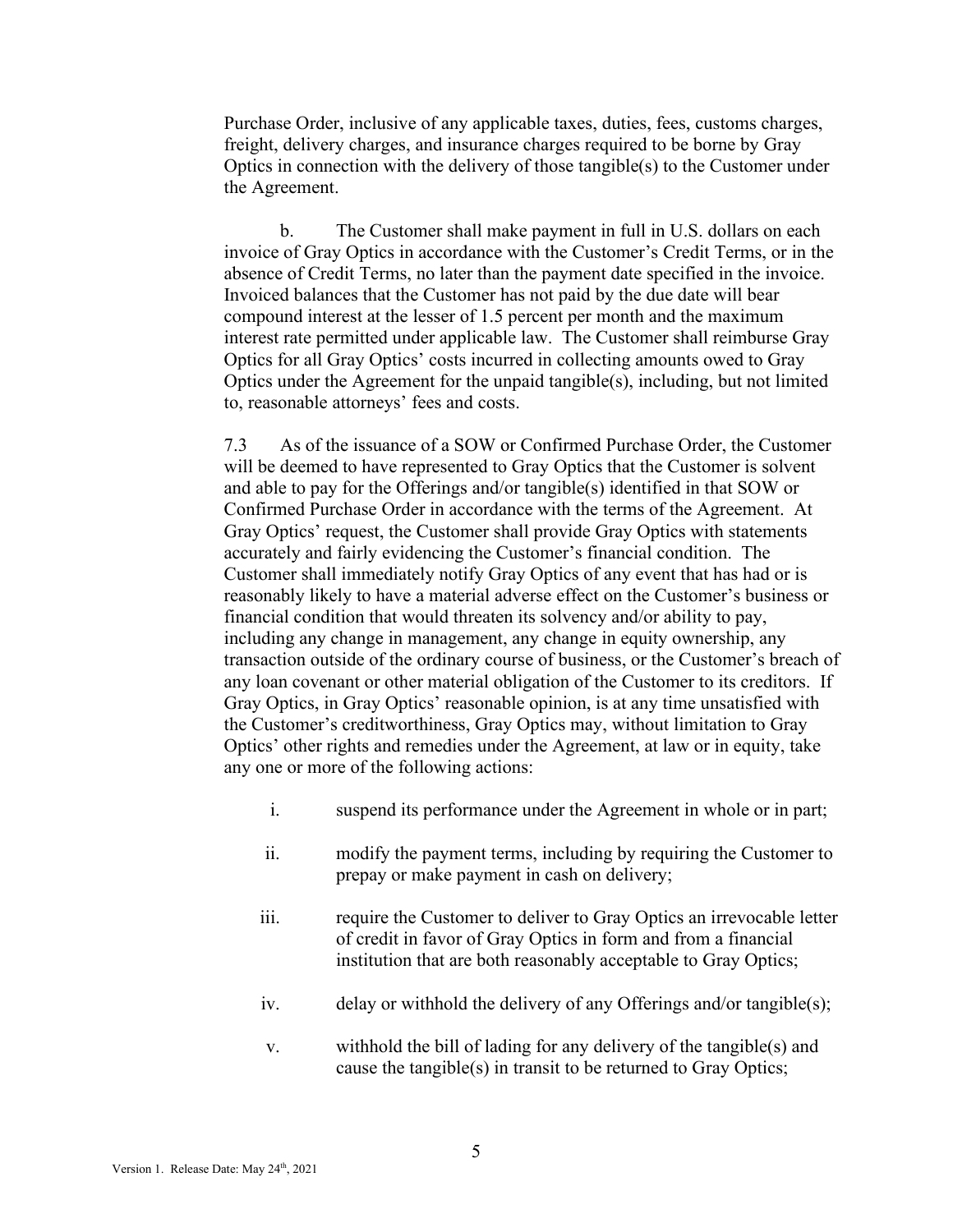- vi. accelerate the due date of amount(s) owing by the Customer to Gray Optics under the Agreement or otherwise; and
- vii. cancel any one or more SOWs or Confirmed Purchase Orders.

No action or inaction by Gray Optics under this Section will constitute a waiver of any of Gray Optics' rights or remedies under the Agreement, at law or in equity. Gray Optics will not be liable for any delays directly or indirectly arising as a result of the exercise of its rights under this Section. This Section sets forth the entirety of the agreement of the parties regarding credit, collateral, and adequate assurances. Notwithstanding any provisions of law relating to adequate assurance of future performance, Gray Optics will be entitled to request adequate assurance or other collateral as specifically provided in this Section.

#### 8. Limited Warranty for Prototype(s) or Engineering Sample(s).

a. For prototype(s) or engineering sample(s) delivered as part of an Offering, within Gray Optics' product development phase gate process, Gray Optics warrants to Customer that, at the time of delivery of any such prototype(s) or sample(s) to the Customer under the Agreement, any such prototype(s) or sample(s) shall be free from material defects in workmanship or gross errors on the part of Gray Optics.

b. This limited warranty does not cover any defects, losses, damages, or costs caused by: (a) normal wear and tear of the prototype(s) or engineering sample(s); (b) modification, alteration, repair, or service of the prototype(s) or engineering sample(s) by anyone other than Gray Optics; (c) physical abuse to, or misuse of, the prototype(s) or engineering sample(s), or operation thereof, in a manner contrary to Gray Optics' instructions; (d) any use of the prototype(s) or engineering sample(s) other than that for which they were intended; (e) components or parts that were not disclosed to Gray Optics; (f) storage contrary to Gray Optics' instructions; or (g) failure to maintain the prototype(s) or engineering sample(s) in accordance with Gray Optics' instructions.

c. GRAY OPTICS MAKES NO OTHER REPRESENTATIONS OR WARRANTIES REGARDING THE PROTOTYPE(S) OR ENGINEERING SAMPLE(S), WHETHER EXPRESS OR IMPLIED, INCLUDING, BUT NOT LIMITED TO, ANY WARRANTIES OF MERCHANTABILITY OR FITNESS FOR A PARTICULAR PURPOSE AND ANY WARRANTIES REGARDING FUNCTIONALITY OR PERFORMANCE OF THE PROTOTYPE(S) OR ENGINEERING SAMPLE(S) ACCORDING TO ANY SPECIFICATION(S) PROVIDED BY THE CUSTOMER OR OTHERWISE. The Customer expressly assumes the sole risk and liability for the use of the prototype(s) or engineering sample(s), and any results obtained thereby, whether in terms of operating costs, general effectiveness, success, or failure, and regardless of any oral or written statements made by Gray Optics, by way of technical advice or otherwise, related to the use of the prototype(s) or engineering sample(s).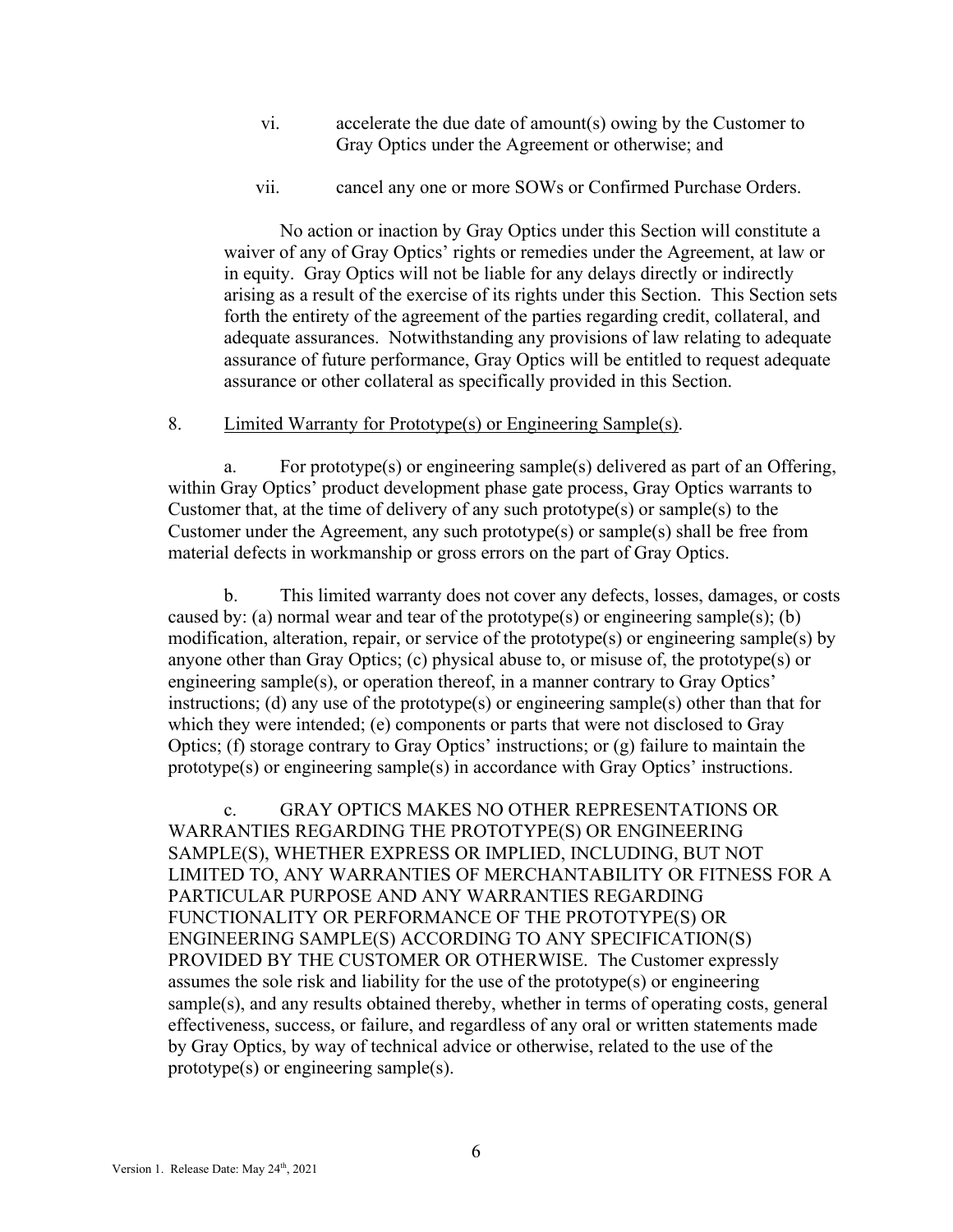d. THE CUSTOMER'S SOLE AND EXCLUSIVE REMEDY FOR GRAY OPTICS'S BREACH OF SECTION 8(a) OF THIS AGREEMENT, AS SHOWN BY THE CUSTOMER WITHIN THIRTY (30) DAYS AFTER DELIVERY, WILL BE TO RECEIVE REPAIRED OR REPLACEMENT PROTOTYPE(S) OR ENGINEERING SAMPLE(S), OR A REFUND OF ANY AMOUNT OF THE FEE(S) PREVIOUSLY PAID BY THE CUSTOMER FOR THE AFFECTED PROTOTYPE(S) OR ENGINEERING SAMPLE(S), IN EACH CASE AT GRAY OPTICS'S SOLE DISCRETION AND OPTION, AND THE CUSTOMER HEREBY WAIVES ALL OTHER RIGHTS AND REMEDIES AGAINST GRAY OPTICS FOR BREACH OF SECTION 8(a) OF THIS AGREEMENT. In order for the Customer to make a warranty claim based on Section 8(a) of this Agreement, the Customer must promptly, and within thirty (30) days after delivery, notify Gray Optics in writing of any alleged defect(s) in the prototype(s) or engineering sample(s) supplied under the Agreement. If the Customer submits a warranty claim for the prototype(s) or engineering sample(s) supplied under the Agreement, pursuant to Section  $\hat{8}(a)$ , the Customer shall permit Gray Optics to inspect the subject prototype(s) or engineering sample(s) and shall cooperate with Gray Optics' reasonable instructions regarding the care and disposition of those prototype(s) or engineering sample(s), if any.

e. GRAY OPTICS MAKES NO REPRESENTATIONS OR WARRANTIES REGARDING ANY MATERIAL(S) USED IN THE PRODUCT DEVELOPMENT PHASE, WHETHER EXPRESS OR IMPLIED, INCLUDING, BUT NOT LIMITED TO, ANY WARRANTIES OF MERCHANTABILITY OR FITNESS FOR A PARTICULAR PURPOSE. The Customer understands and agrees that Gray Optics will attempt to the best of its reasonable ability to remedy any material defect(s) in any materials used in the product development phase, but that additional charge(s) (e.g., NRE fees) may occur. Prior to Gray Optics undertaking any attempted remedy of any such material defect, the parties shall meet and confer to reach an agreement as to payment of any additional charge(s).

9. No Warranty for Tangible(s). The tangible(s) are supplied in accordance with information received by Gray Optics, or its duly authorized agent, from the Customer. Gray Optics shall have no responsibility for any tangible(s) created or sold based upon inaccurate and/or incomplete information supplied to it. The Customer shall ensure that Gray Optics receives all relevant information in time to enable it to supply the appropriate tangible(s).

GRAY OPTICS MAKES NO REPRESENTATIONS OR WARRANTIES OF ANY KIND REGARDING THE TANGIBLE(S), WHETHER EXPRESS OR IMPLIED, INCLUDING, BUT NOT LIMITED TO, ANY WARRANTIES OF MERCHANTABILITY OR FITNESS FOR A PARTICULAR PURPOSE AND ANY WARRANTIES REGARDING FUNCTIONALITY OR PERFORMANCE OF THE TANGIBLE(S) ACCORDING TO ANY INFORMATION PROVIDED BY THE CUSTOMER OR OTHERWISE. The Customer expressly assumes the sole risk and liability for the use of the tangible(s), and any results obtained thereby, whether in terms of operating costs, general effectiveness, success, or failure, and regardless of any oral or written statements made by Gray Optics, by way of technical advice or otherwise, related to the use of the tangible(s).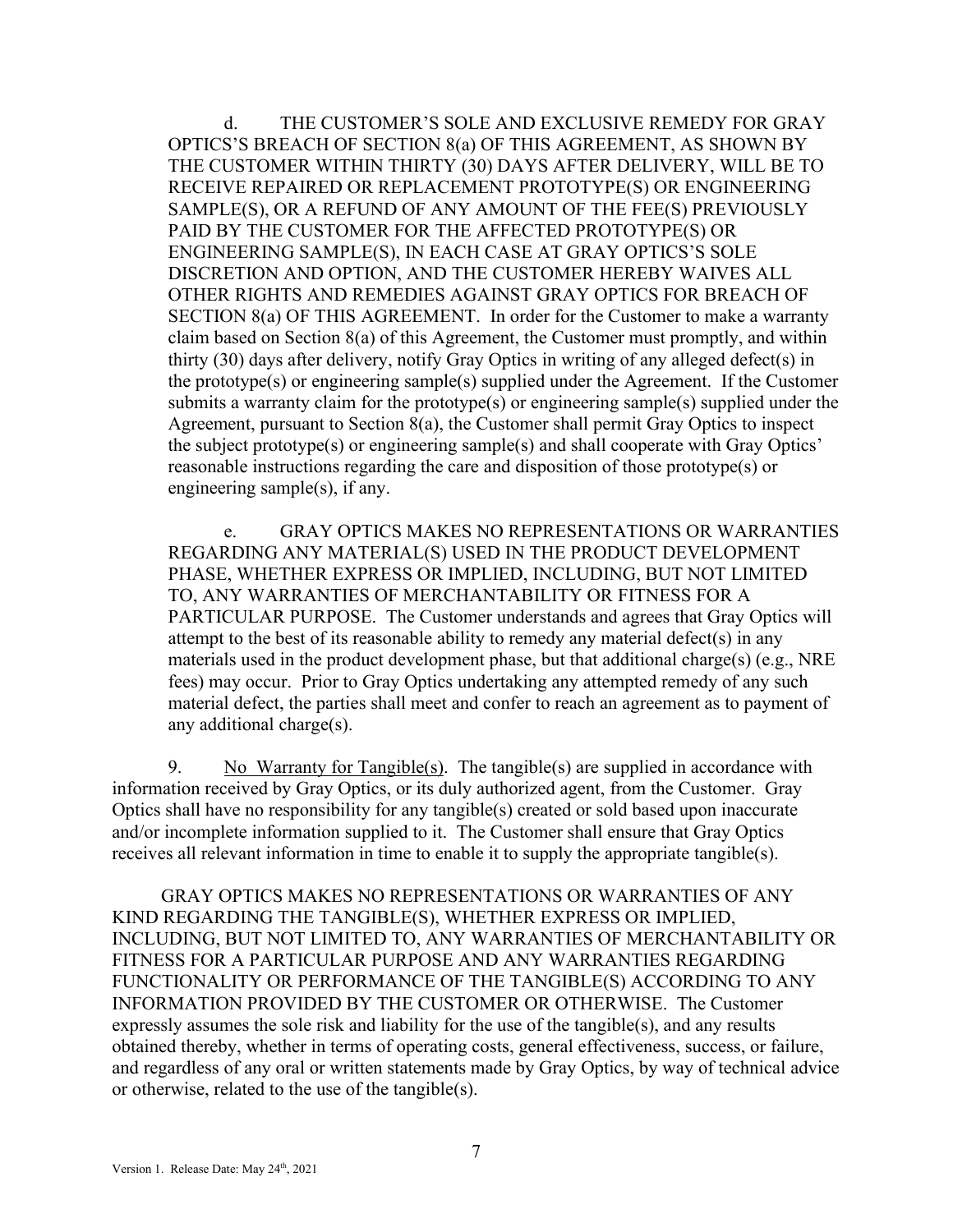#### 10. **Intellectual Property.**

Upon receipt of all payment due to Gray Optics under the Agreement, any SOW, and/or any Confirmed Purchase Order, all inventions, discoveries, ideas, data, technology, designs, creations, innovations, improvements, or other intellectual property (whether or not patentable, whether or not copyrightable, and whether or not registrable as a trademark or service mark) that are made, conceived, reduced to practice, created, written, designed, or developed by Gray Optics, solely or jointly with others and whether during normal business hours or otherwise, under this Agreement, an applicable SOW, and/or a Confirmed Purchase Order (the "Inventions"), shall be the sole property of the Customer.

Gray Optics hereby assigns to the Customer all Inventions and any and all related patents, copyrights, trademarks, trade names, trade secrets, and other industrial and intellectual property rights and applications therefor, in the United States and elsewhere and appoints any officer of the Customer as Gray Optics' duly authorized attorney to execute, file, prosecute, and protect the same before any government agency, court, or authority. Upon the request of the Customer and at the Customer's sole expense, Gray Optics shall execute such further assignments, documents, and other instruments as may be necessary or desirable to fully and completely assign all Inventions to the Customer and to assist the Customer in applying for, obtaining, and enforcing patents or copyrights or other rights in the United States and in any foreign country with respect to any Invention. To the extent allowed by law, the Inventions include all rights of paternity, integrity, disclosure, and withdrawal and any other rights that may be known as or referred to as "moral rights," "artist's rights," "droit moral," or the like. Gray Optics also hereby waives all claims to "moral rights," "artist's rights," "droit moral," in any Inventions.

Gray Optics shall promptly disclose to the Customer all Inventions and will maintain adequate and current written records (in the form of notes, sketches, drawings and as may be specified by the Customer) to document the conception and/or first actual reduction to practice of any Invention. Such written records shall be available to and remain the sole property of the Customer at all times.

However, notwithstanding the foregoing, Gray Optics shall retain full ownership rights, titles, and interests in and to all: (i) inventions, discoveries, know-how, ideas, techniques, equipment, software, hardware, tools, processes, information, computer programs, data, technology, designs, creations, innovations and other intellectual property of any kind (whether or not patentable, whether or not copyrightable, and whether or not registrable as a trademark or service mark) that are pre-existing or developed independent of this Agreement; (ii) improvements made to, or new uses of, any of the foregoing as a result of this Agreement, without incorporation or use of any of the Customer's confidential information or materials; and (iii) inventions, discoveries, know-how, ideas, techniques, equipment, software, hardware, tools, processes, information, computer programs, data, technology, designs, creations, innovations and other intellectual property of any kind (whether or not patentable, whether or not copyrightable, and whether or not registrable as a trademark or service mark) created by Gray Optics in performing under this Agreement that do not incorporate or require the use of any of the Customer's confidential information or materials (collectively, with all associated intellectual property rights, and all derivatives and improvements thereto, the "Gray Optics IP"). Gray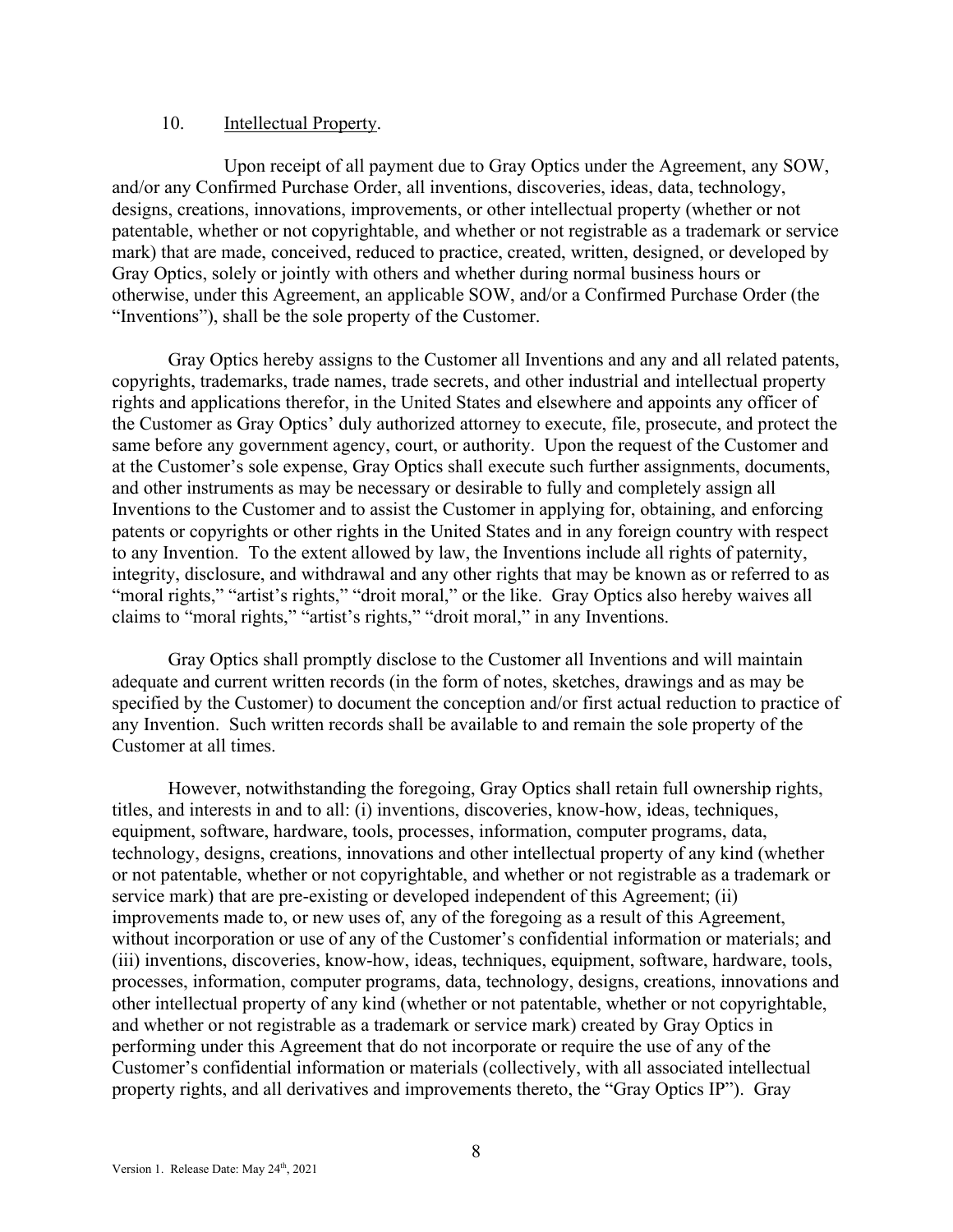Optics grants no assignment, grant, option, license, or other transfer of any such right, title, or interest whatsoever, to the Customer under any copyrights, patents, trademarks, trade secrets or other proprietary rights for any Gray Optics IP.

In addition, notwithstanding the foregoing and any Mutual Non-Disclosure Agreement(s) or other contractual documents between the parties, the Customer grants a limited release and a limited non-exclusive, non-transferable, non-sublicensable, and royalty-free license to Gray Optics, at no cost to Gray Optics, under which Gray Optics shall be permitted to publicize on its website and in its marketing material(s), including, but not limited to, its social media, any of the Customer's design files (e.g., design models, schematics, computer-generated 3D drawings), metrology/test and measurement data (e.g., graphs, plots) and product photos created for the Customer by Gray Optics under this Agreement for the sole limited purpose of demonstrating Gray Optics' expertise and capabilities, provided that Gray Optics first modifies any such files, data, or photos to remove any elements in which that are confidential, proprietary, or constitute trade secret(s) of the Customer, that indicate any useability of the products shown, or that identify the name(s) of the products or the Customer. Prior to any such publication, Gray Optics will provide the Customer with the modified files, data, or photos it intends to publicize and fourteen (14) days in which the Customer may review the modified files, data, or photos and request any reasonable revisions. Before or by the close of that 14-day period, the Customer shall provide approval to Gray Optics for it to publicize the modified files, data, or photos, with any mutually agreed revisions, which the Customer shall not unreasonably withhold. The Customer's failure to respond to Gray Optics during this 14-day period, or to request additional reasonable time in which to respond, shall be treated as approval from the Customer for Gray Optics to proceed with publication of the modified files, data, or photos at the close of that 14 day period.

11. Indemnification by Customer for Specifications and Information Provided. The Customer will indemnify, defend, and hold harmless Gray Optics and its officers, directors, employees, contractors, representatives and agents, against any third-party action, dispute, or claim, including reasonable attorneys' fees and costs for defending any such action, dispute, or claim, to the extent such action, dispute, or claim arises out of or relates to a claim that the specifications or other information provided by the Customer, or that the use by Gray Optics of any specifications or other information in connection with any Products, violates, infringes on, or misappropriates any patent, copyright, trademark, trade secret, or other intellectual property or proprietary right of a third-party.

12. Gray Optics and Customer Warranties and Representations Regarding Intellectual Property. The Customer understands and agrees that it is solely responsible for conducting any prior art search or other intellectual property investigation of any kind regarding any specifications or other information provided to Gray Optics for Gray Optics' performance under this Agreement. The Customer warrants and represents that as of each date of the provision of any such specifications or other information to Gray Optics, Gray Optics' use of any such specifications or other information provided by the Customer under this Agreement will not violate, infringe on, or misappropriate the patent, copyright, trademark, trade secret, or other intellectual property or proprietary right of any third-party. For any such specifications or other information that the Customer provides to Gray Optics under this Agreement, the Customer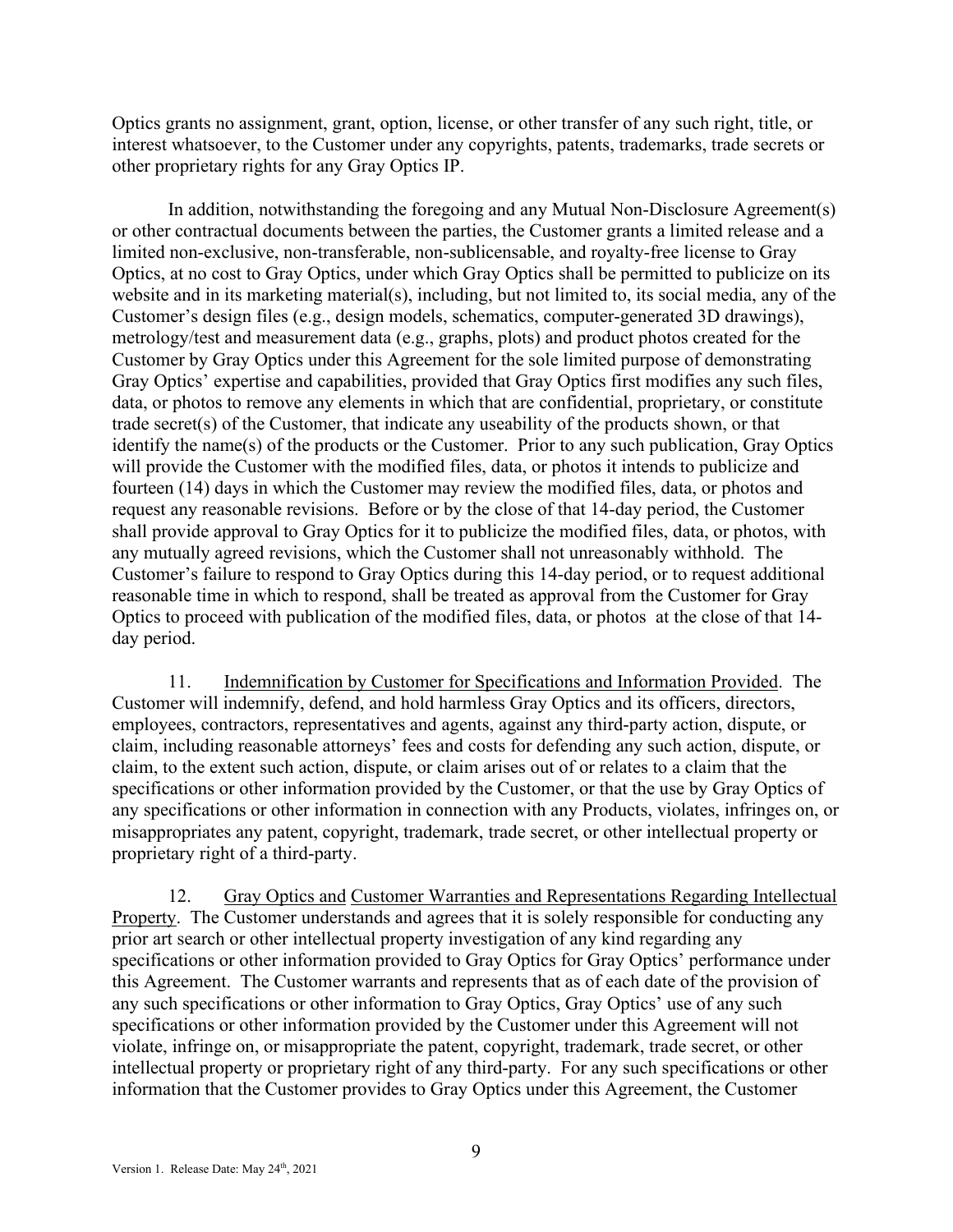warrants and represents that it has the right to provide all such specifications or other information to Gray Optics.

The Customer further understands and agrees that Gray Optics makes no representations or warranties of any kind, whether express or implied, as to whether any Product(s) provided by Gray Optics to the Customer under this Agreement violate, infringe on, or misappropriate any patent, copyright, trademark, trade secret, or other intellectual property or proprietary right of any third-party.

13. Termination. The Customer may, without prejudice to any right or remedy it may have due to any failure of Gray Optics to perform its obligations under this Agreement, and without cause, terminate this Agreement effective upon ten (10) business days' written notice to Gray Optics. In the event of such termination, upon delivery to the Customer of all Products in progress, Gray Optics shall be entitled to payment as follows:

a. For any time and materials arrangement, fees and reasonable expenses incurred as of the date of termination for any hourly work performed by Gray Optics as of the date of termination.

b. For any fixed price arrangement, if Gray Optics has completed fifty percent (50%) or less of the agreed-upon scope of work (tasks and deliverables) as of the date of termination, the Customer shall be invoiced against the billable hours, a description of which Gray Optics will provide to the Customer, plus a ten percent (10%) administrative fee that represents ten percent (10%) of invoice total.

c. For any fixed price arrangement, if Gray Optics has completed more than fifty percent (50%) of the agreed-upon scope of work (tasks and deliverables) as of the date of termination, the Customer shall be invoiced for full amount due.

d. For any time and materials or fixed price arrangement, the Customer shall pay in full the cost(s) for all sourced material(s) that are custom. Regarding standard or off-the-shelf (OTS) materials, the Customer shall pay the full amount of the costs(s) for all such material(s) if Gray Optics cannot re-stock the material(s) with its vendors. If Gray Optics can re-stock the material(s) with its vendors, the Customer shall only pay a thirty percent (30%) administration fee that represents thirty percent (30%) of total price quoted for the material(s).

e. For any product development arrangement, all material(s) is owned by the Customer and Gray Optics shall ship all material(s) to the Customer promptly upon termination, unless the Customer informs Gray Optics otherwise. If the Customer refuses to accept a return of the material(s), any such material(s) shall become the property of Gray Optics.

Notwithstanding the foregoing, without prejudice to any other right or remedy it may have, either party may cancel any outstanding SOW or Confirmed Purchase Order and terminate the Agreement effective immediately upon written notice to the other party, if that other party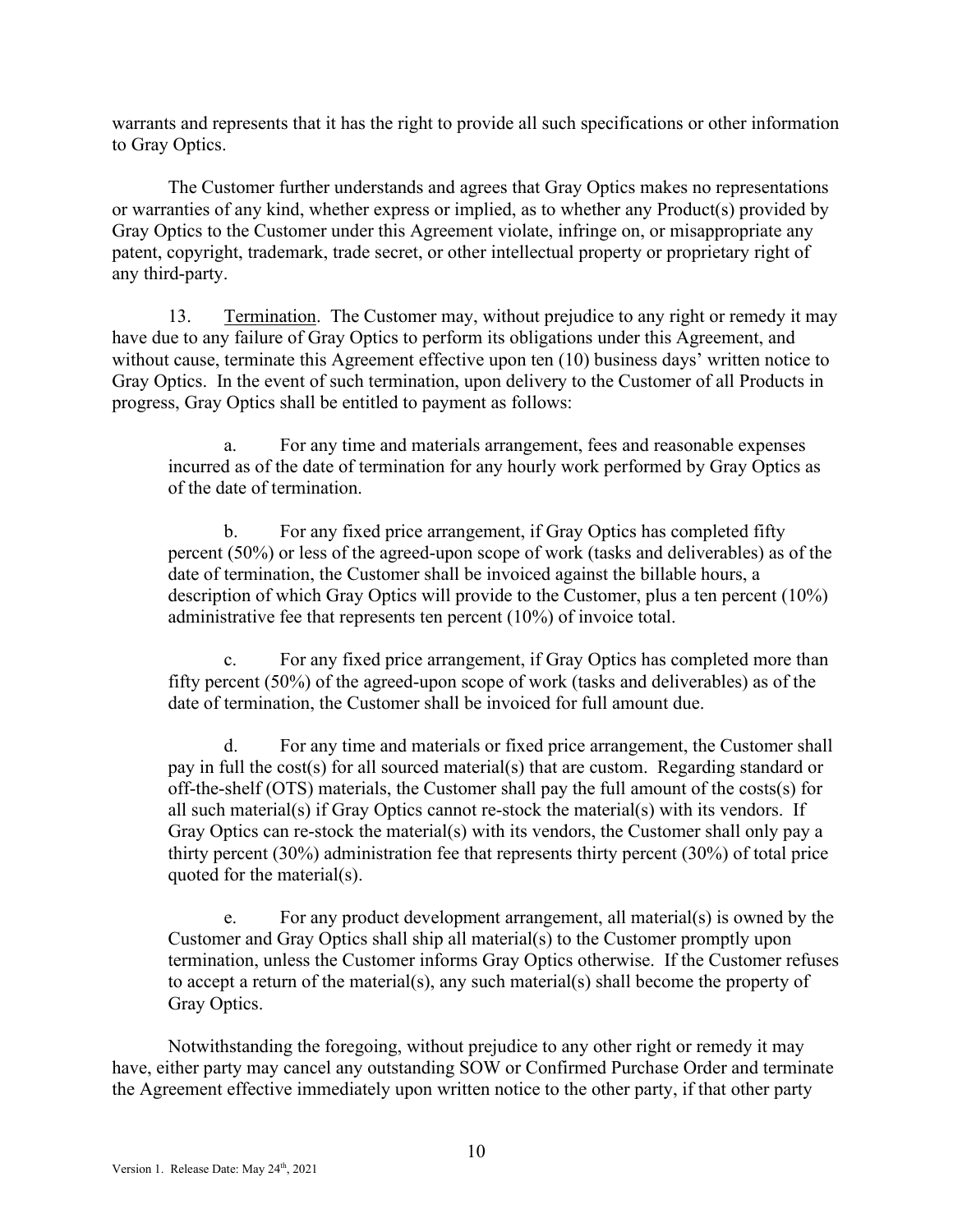defaults or materially breaches any provision of this Agreement and fails to cure any such default or material breach to the non-breaching party's reasonable satisfaction within thirty (30) days' written notice to the breaching party specifying the default or material breach at issue, or within a reasonable extension thereof as the parties may mutually agree.

Each of the following will constitute a default by a party under the Agreement:

a. the party fails to pay any amount when due under the Agreement and fails to cure its breach within five (5) business days after written notice;

b. the party is in material breach of any obligation under the Agreement and fails to cure the breach within thirty (30) days after written notice; and

c. the party becomes insolvent or is generally unable to pay, or fails to pay, its debts as they become due; files or has filed against it a petition for voluntary or involuntary bankruptcy, or otherwise becomes subject, voluntarily or involuntarily, to any proceeding under any domestic or foreign bankruptcy or insolvency law; makes or seeks to make a general assignment for the benefit of its creditors; or applies for or has appointed a receiver, trustee, custodian, or similar agent appointed by order of any court of competent jurisdiction to take charge of or sell any material portion of its property or business.

### 14. Limitation of Liability.

a. Without limiting the Customer's obligation to make payment for Products to be delivered under a SOW or Confirmed Purchase Order and under the Agreement, in no event will either party be liable for consequential, indirect, incidental, special, exemplary, punitive or enhanced damages, lost profits or revenues, or diminution in value, in each case arising out of or relating to any breach of the Agreement, regardless of whether the damages were foreseeable, regardless of whether the other party was advised of the possibility of the damages, and regardless of the legal or equitable theory (contract, tort, or otherwise) upon which the claim is based, and notwithstanding the failure of any agreed or other remedy of its essential purpose.

b. Without limiting Sections 7, 8, 9, 13, and 17 of this Agreement, but otherwise notwithstanding any provision in the Agreement to the contrary, if Gray Optics fails to deliver any quantity or quality of Products required to be delivered by it under the Agreement, Gray Optics will in no event be liable for more than: (i) the quantity of the Products not delivered as required under the Agreement, multiplied by (ii) the positive difference between the price payable by the Customer under the Agreement for the Products minus the market price for the Products.

c. Gray Optics assumes no liability or responsibility of any kind for the misuse of its Products by the Customer, its officers, directors, employees, consultants, agents, or representatives, or other use inconsistent with the use appropriate to the performance specifications and other requirements submitted by the Customer, and the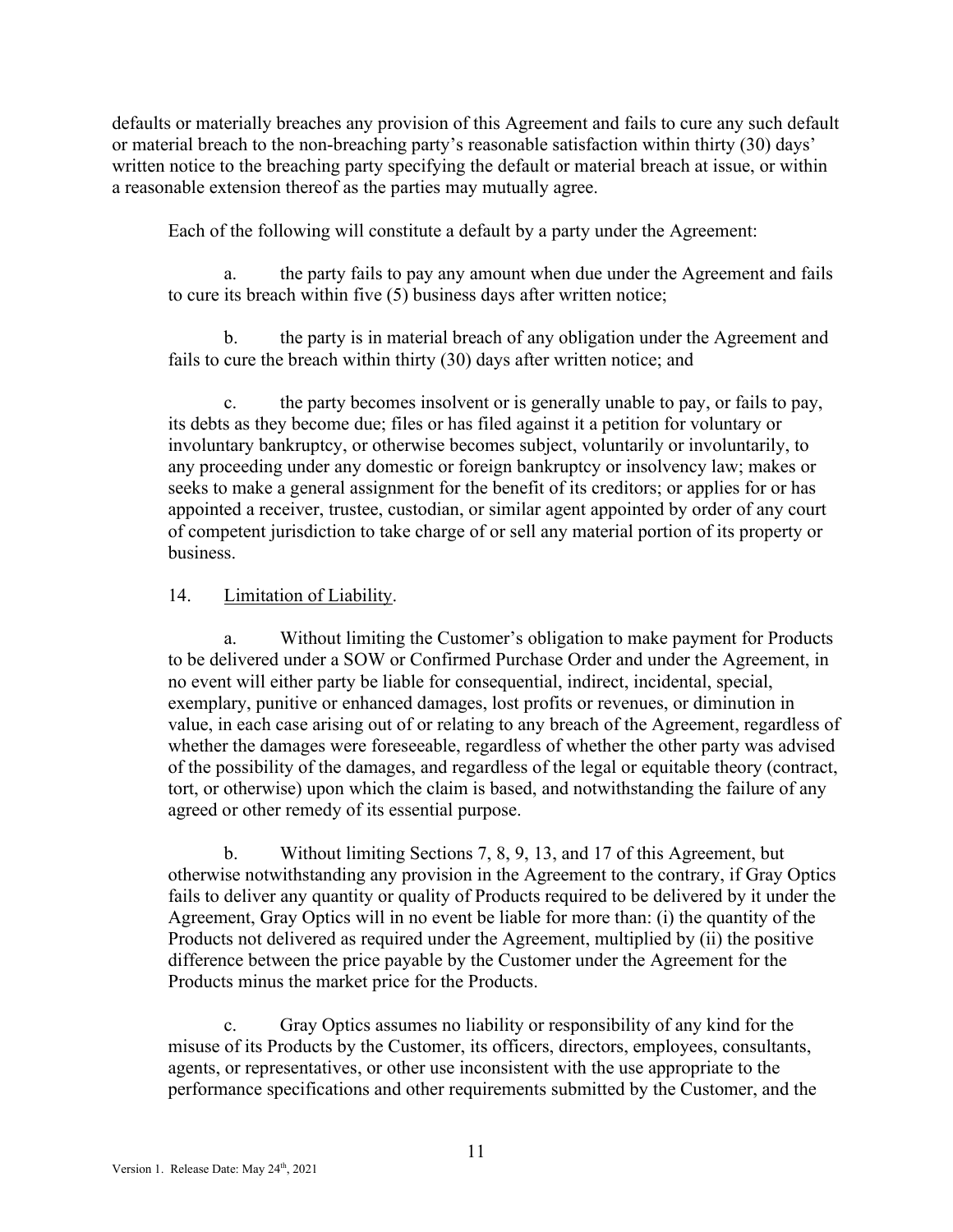Customer agrees to indemnify, defend, and hold harmless Gray Optics for any loss, cost, expense, claim, action, or liability that it may incur or be put to as a result of misuse or inconsistent use of the Products.

15. Upon termination of this Agreement or at any other time upon the Customer's request, Gray Optics shall promptly deliver to the Customer designs, data, reports, drawings, plans, and other documents (and all copies or reproductions of such materials) relating to the business of the Customer obtained under this Agreement.

16. Other Agreements. Gray Optics hereby represents that, except as Gray Optics has disclosed in writing to the Customer, Gray Optics is not bound by the terms of any agreement with any other party to refrain from using or disclosing any trade secret or confidential or proprietary information in the course of Gray Optics' relationship with the Customer, or to refrain from competing, directly or indirectly, with the business of any other party.

## 17. Interference with Performance.

17.1 Gray Optics will not be liable or responsible to the Customer, nor be deemed to have defaulted under or breached the Agreement, for any failure or delay in performing if the failure or delay is caused by or results from any one or more of the following ("Force Majeure"): (a) acts of nature; (b) natural disaster, such as flood, hurricane, fire, earthquake, or explosion; (c) war, invasion, hostilities (regardless of whether war is declared), terrorist threats or acts, riot or other civil unrest or tumult; (d) requirements of law or any act of governmental authority; (e) actions, restrictions, embargoes, or blockades in effect on or after the date of the Agreement; (f) national or regional emergency; (g) strikes, labor stoppages or slowdowns, or other industrial disturbances; (h) shortages of or delays in receiving, or inability to obtain, equipment, hardware, or raw materials; (i) shortage of adequate power, transportation facilities, or shipping facilities; (j) loss of intellectual property or proprietary rights; (k) sickness, disease, epidemic, or pandemic; and (l) any circumstance beyond Gray Optics' reasonable control. Either party may elect to terminate this Agreement or a SOW or Confirmed Purchase Order without adverse consequence if Gray Optics is wholly unable, as a result of Force Majeure, to perform under this Agreement within a reasonable time period of the timeline(s) specified in the applicable SOW for performance, or to deliver as specified in a Confirmed Purchase Order within thirty (30) days after the delivery date specified in the Confirmed Purchase Order.

17.2 If at any time after the date of the Confirmed Purchase Order any laws or regulations are changed or any new laws or regulations come into effect and the laws or regulations materially and adversely impact either party's performance under this Agreement or a SOW or Confirmed Purchase Order, the party so impacted may elect to request renegotiation of the Agreement or SOW or Confirmed Purchase Order as to the relevant Products so as to eliminate or minimize as much as possible the impact of the laws or regulations on the party so impacted, and may suspend its performance in whole or part in the interim without adverse consequence. If the other party fails or refuses to reasonably negotiate with the party so impacted, or if the parties are unable to agree upon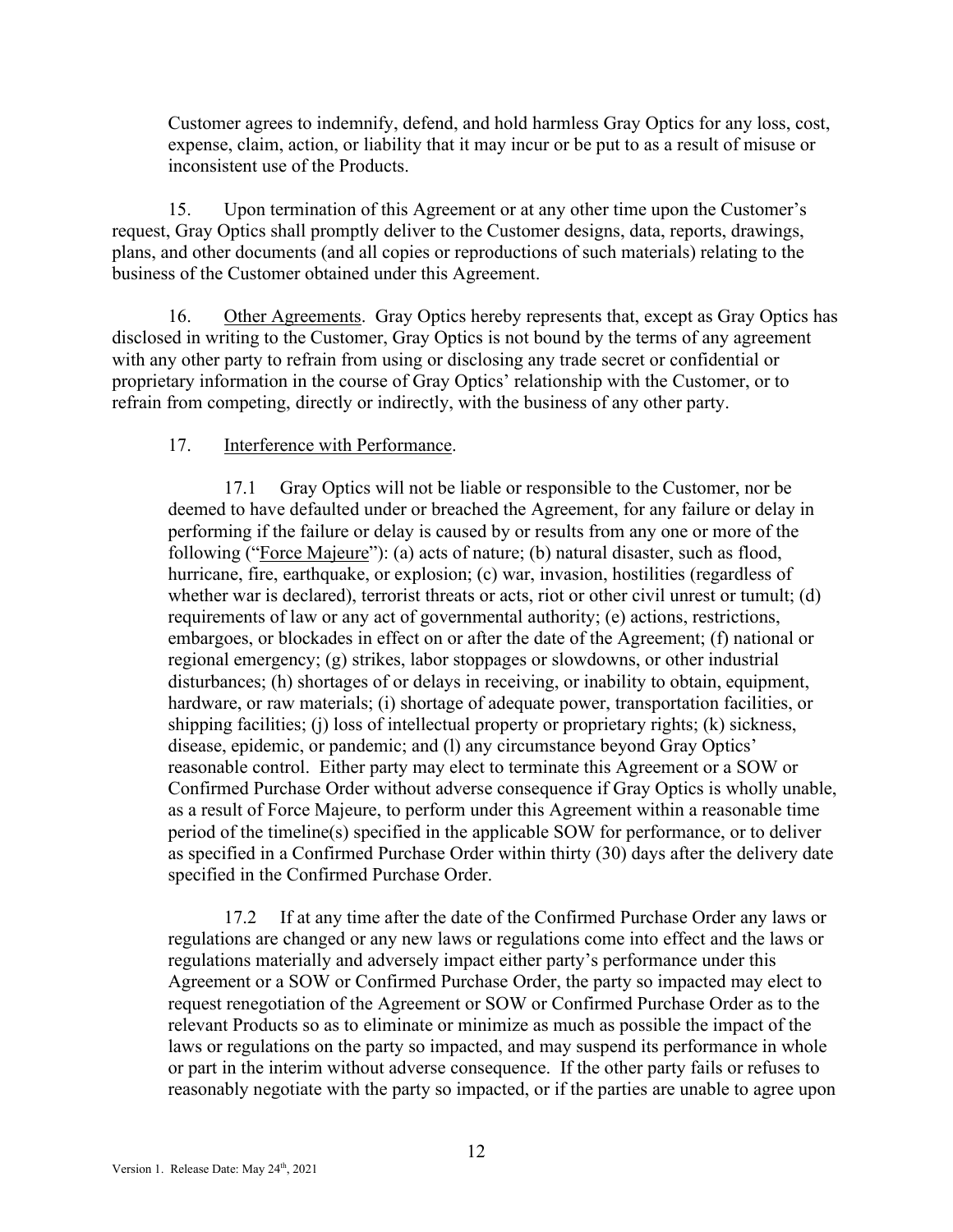changes to the Agreement or a SOW or Confirmed Purchase Order within fifteen (15) days after the request to renegotiate the Agreement or a SOW or Confirmed Purchase Order, the party who requested the renegotiation may elect to cancel the Agreement or the SOW or Confirmed Purchase Order with written notice to the other party without adverse consequence.

18. Waiver. No waiver by any party of any of the provisions of this Agreement shall be effective unless explicitly set out in writing and signed by the party so waiving. No waiver by any party shall operate or be construed as a waiver in respect of any failure, breach, or default not expressly identified by such written waiver, whether of a similar or different character, and whether occurring before or after that waiver. No failure to exercise, or delay in exercising, any right, remedy, power, or privilege arising from this Agreement shall operate or be construed as a waiver thereof; nor shall any single or partial exercise of any right, remedy, power, or privilege hereunder preclude any other or further exercise thereof or the exercise of any other right, remedy, power, or privilege.

19. Independent Contractor Status. Gray Optics shall perform under this Agreement as an independent contractor and not as an employee or agent of the Customer. Neither party is authorized to assume or create any obligation or responsibility, express or implied, on behalf of, or in the name of, the other party or to bind the other party in any manner.

20. Notices. All notices required or permitted under this Agreement shall be in writing and shall be deemed effective upon personal delivery or upon deposit in the United States Post Office, by registered or certified mail, postage prepaid, addressed to the other party at the address shown in the Confirmed Purchase Order, or at such other address or addresses as either party shall designate to the other in accordance with this Section.

21. Entire Agreement. This Agreement constitutes the entire agreement and understanding between the parties with respect to the subject matter of this Agreement and supersedes all prior agreements and understandings, whether written or oral, relating to the subject matter of this Agreement.

22. Survival. The provisions of Sections 4, 7, 8-15, and 17-19 shall survive termination or expiration of this Agreement, together with any other provision that by its nature is intended to survive termination or expiration.

23. Amendment. Any modifications of or amendments to this Agreement shall be in writing and signed by both parties.

24. Governing Law. This Agreement, and any dispute, controversy, claim, or action arising out of, relating to, or in connection with this Agreement, or the breach, termination, or validity of the Agreement, shall be governed by, construed, interpreted, and enforced in accordance with the laws of the State of Maine without regard to principles of conflicts of law that would result in the application of the law of any other jurisdiction. Any legal suit, action, or proceeding arising out, in relation to, or in connection with to this Agreement will be instituted in the state or federal courts of the State of Maine located in the city of Portland and County of